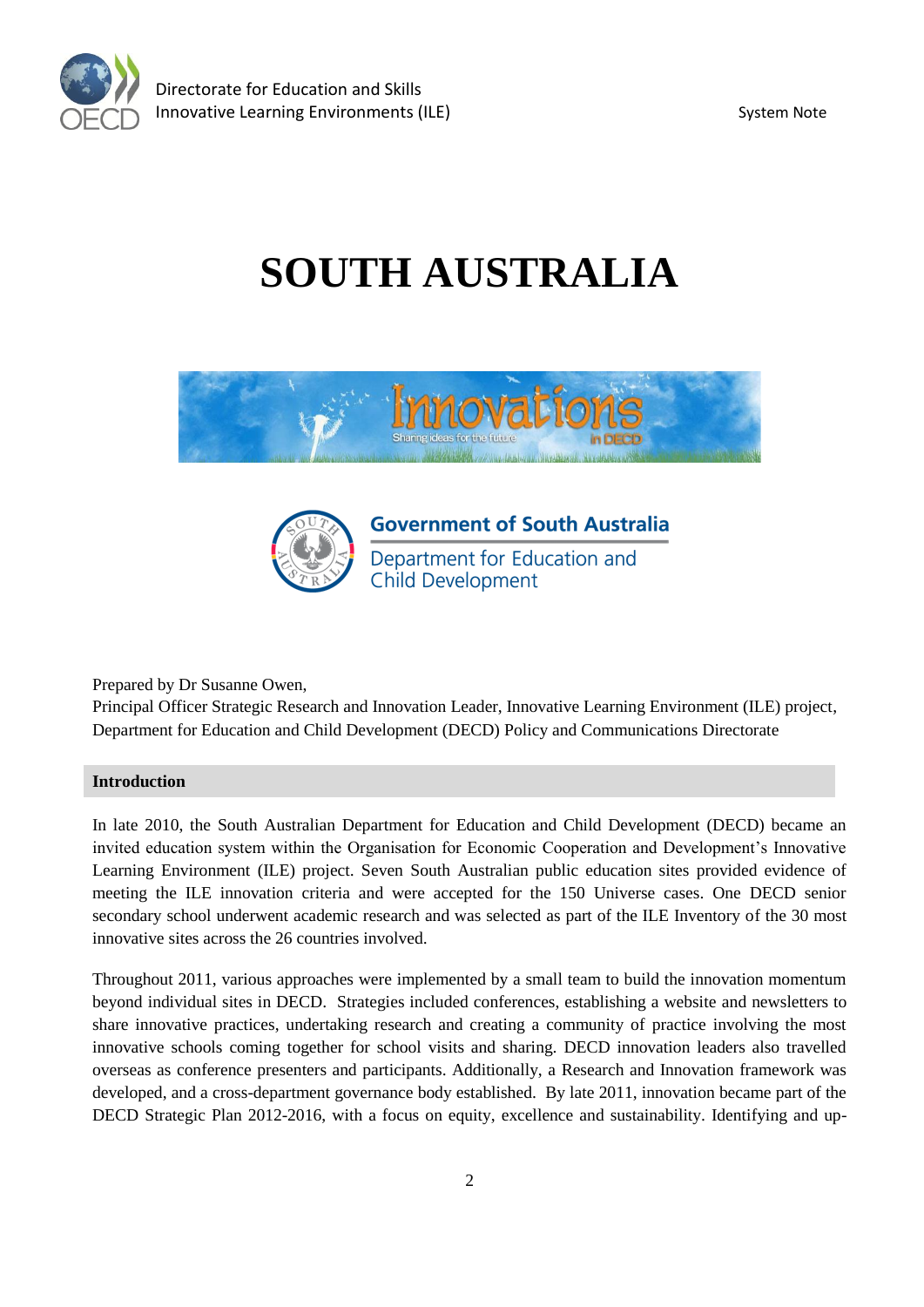

scaling innovation, as well as establishing system-wide directions for innovation has become an increasingly significant focus for the future.

The broader government context has also been transformed through a structural reorganisation which provides an increased emphasis on children's education and welfare through the provision of more integrated services.

# **1. Aims**

Throughout 2011 and 2012, the DECD innovation team involved in the ILE project has been engaged in an organically-driven 'grassroots' approach to innovation. The DECD initiative aims to build the innovation momentum and culture across DECD schooling and early childhood care sites through sharing effective innovative educational practices while also exploring approaches to dissemination and systems up-scaling.

The innovation vision statement for the schooling and early childhood care sections is about moving beyond individual innovative sites:

# **Innovation Vision Statement**

*Our vision is to (re) build the South Australian public education system's reputation as a leader in innovative education through promoting and supporting a culture which constantly questions, adapts and transforms education and care services to prepare for global, technological and environmental challenges and a range of possible futures.*

*Through provision of high quality and futures-oriented education and care opportunities, all children and young people will build individual skills and understandings to lead rich and productive lives, prepare for modern labour market occupations and play active and constructive roles in democratic life.*

#### **2. Leadership and Partners**

The systems initiative which is the focus of this submission is driven by the DECD Policy and Communications Innovations team which is responsible for forming wider links with other departmental sections. These sections include workforce planning, curriculum and pedagogy, school improvement, early childhood, schools, indigenous education, technology, national partnerships and educational facilities. During 2012, two key DECD committees have overseen the innovation work.

The Research and Innovation Committee provides the governance for research and innovation across the department and the Innovation sub-committee has a specific focus on innovation. These committees include representatives of the newly-integrated department in relation to providing early support for children and families and incorporating relevant sections from the Families SA and Health services sectors of the government.

Partnerships with regional directors for education, principals' associations and professional bodies have been established, with formal and informal agreements in place with universities for various aspects of the innovation project.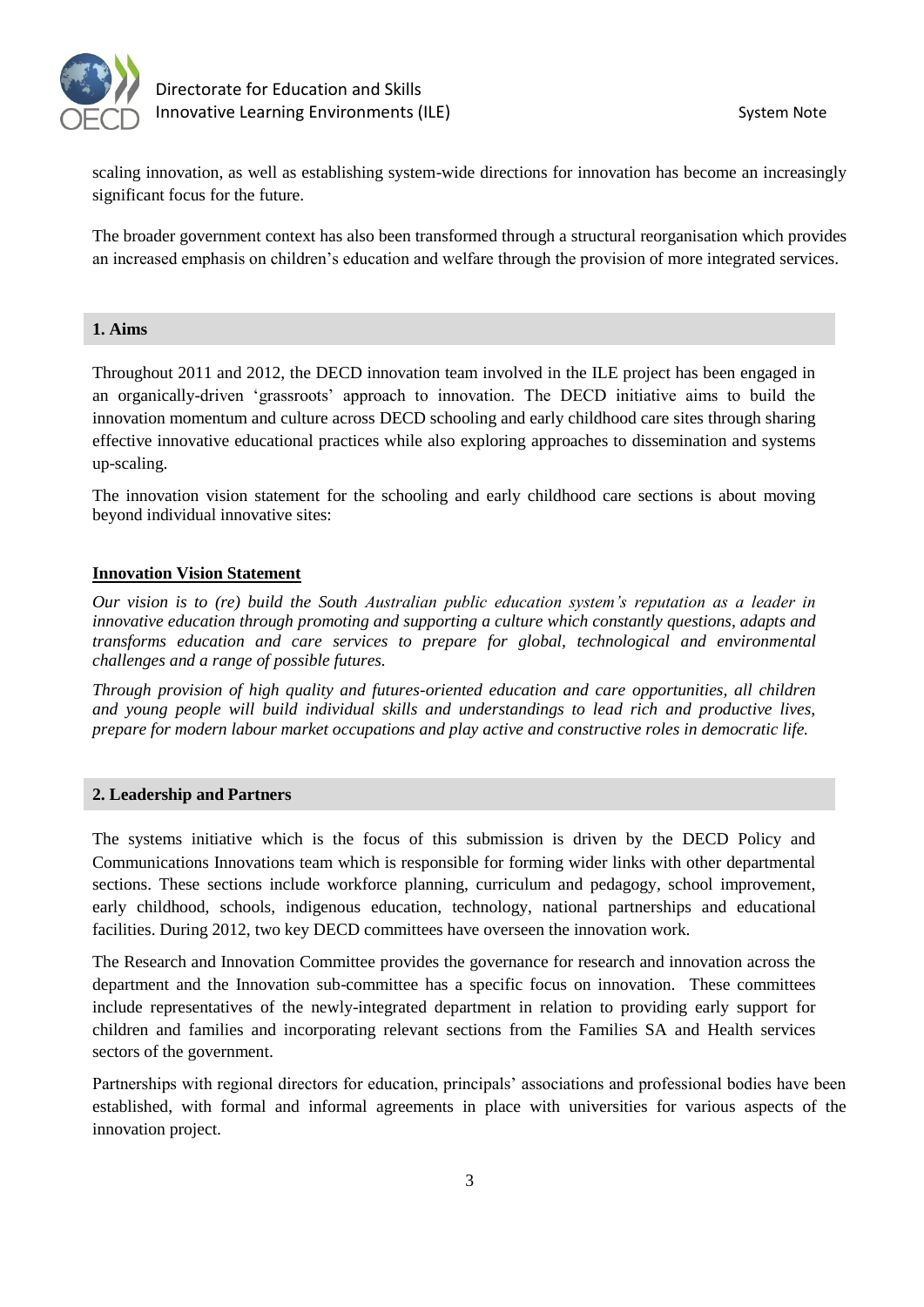

#### **3. Strategies and activities**

2012 strategies and activities to build the innovation momentum across South Australian government early childhood facilities, schools and preschools, include:

- Building the momentum towards up scaling across DECD through establishing networks and nurturing an innovation culture and changing mindsets about the importance of innovation for improving educational outcomes
- Increasing the research evidence regarding SA innovation and building research skills through provision of practitioner grants to innovative sites (with academic support), and linking with a local university through the supervision of Honours education research students
- Providing resources to support sites involved in innovation through key principals working in a parttime advisory capacity and commissioning a literature review about innovation within the international and South Australian context
- Building partnerships at local and state levels, including with the business community, schools, governing councils and teacher education leaders
- Facilitating conferences, workshops and forums for SA sites and regional leaders to share innovation approaches and to build systems knowledge and innovation capacity (focused on leadership, communities of practice, and research), while also establishing an innovative community of practice for ongoing learning and site visits
- Establishing links with key innovation and educational leaders nationally and internationally e.g. Valerie Hannon providing a series of intensive workshops and presentations to a wide range of education and cross-government leaders during late August 2012 and Dylan Wiliam delivering workshop sessions on assessment in late 2012.

#### **Innovation Research Projects**

Based on the Department's Research and Innovation framework, funds for small-scale practitioner-led research were provided to twelve innovative schools and preschools. The aim of the 2012 practitioner-led innovative research grants project has been encouraging and supporting practitioner-led research into innovation aspects currently underway; building research knowledge and skills and sharing innovation outcomes, as well as contributing to policy and to the Department's strategic directions.

An initial training session was conducted by academics to update the research skills of thirty practitioners and to support them in preparing their research proposals. In their presentations, the academic presenters outlined a six step model of research. Some questions that were posed to the practitioners researchers to consider included: What are you intending to research? What specific practices will you examine at your school/preschool? Where and how will you collect data? What is the setting? Why and how many participants will there be and why? What are the ethical considerations? What analytical processes will be used?

At the workshop session, practitioner researchers worked in collaborative groups and were individually supported to write their research proposals. Following finalisation of the research proposals with others in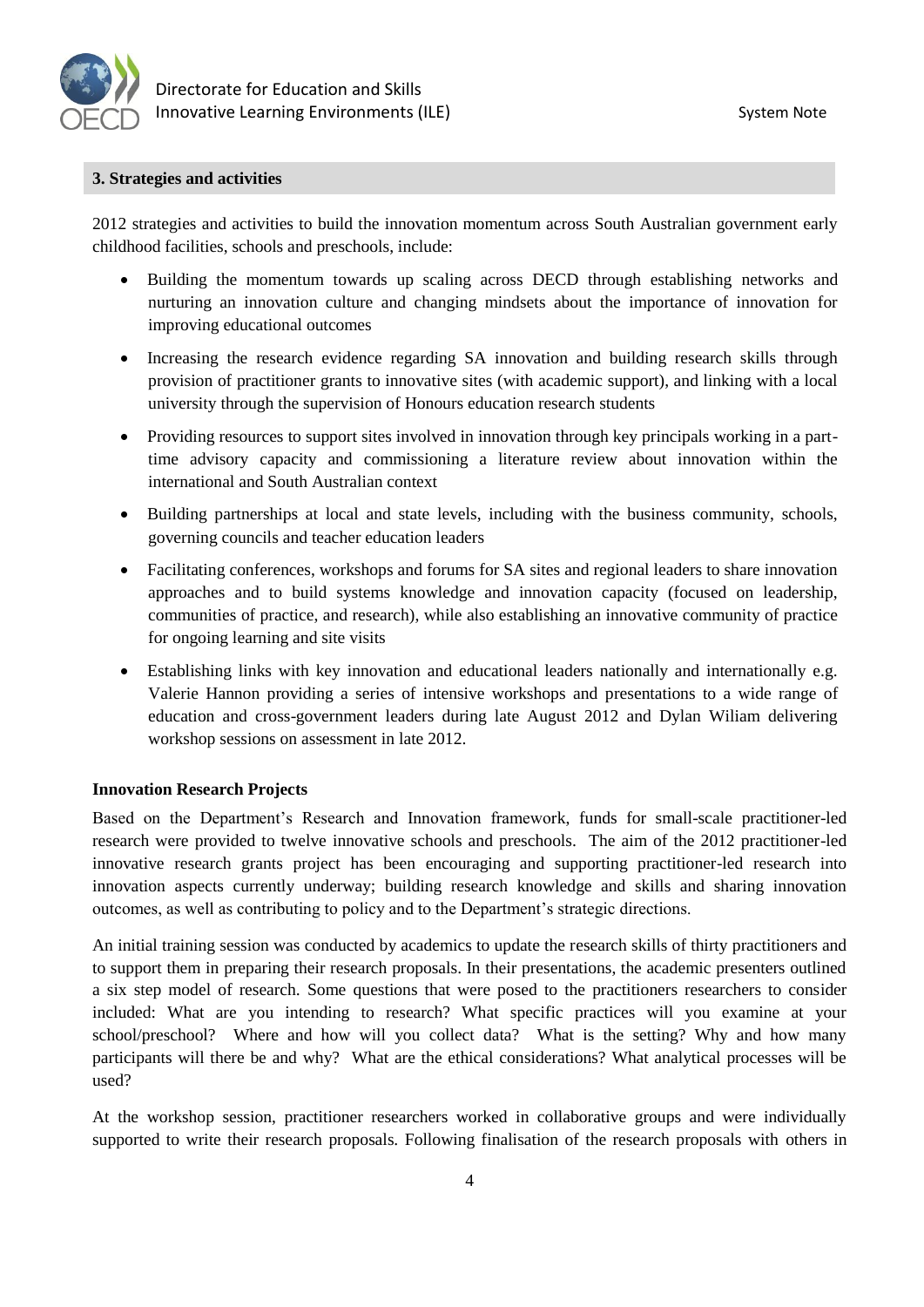

individual sites, each researcher was assigned a specialist academic as a critical friend to support the specific research work during a twelve month period. Progress reports and facilitating presentations at innovation conferences and workshops are part of the grant agreements.

Innovation questions being researched by practitioners in various schools and preschools include:

- What impact has personalised learning had in a digital and creative environment in terms of the engagement and wellbeing of students?
- How do teacher personal pedagogies within a whole of school initiative influence student learning outcomes in mathematics?
- What are the learning opportunities that open up through the use of digital gaming technologies?
- What does it mean for a student to 'flourish'? Are rates/levels of 'flourishing' different for the Academy students compared to those in the Junior High section of the school? What is it that we do in the Year 9 Academy of Innovative Learning that makes the teaching and learning personalised? How does this differ from the Junior High model?
- How effective is a mentor program in developing enhanced technology skills and understandings that enable 21st century pedagogies to be developed amongst teaching teams?

Other research aspects in the innovation project include establishing a partnership with a South Australian university in which several Honours education research students are undertaking research in DECD innovation sites and being supervised by the DECD ILE leader. The research topics underway relate to investigating the impact of the cross-school children's parliament operating in one low socio-economic innovative school. The other Honours student researcher is examining a departmental program called 'Learning Together' at one site. The focus is about researching the impacts for young parents attending early childhood centres with their children and undertaking formal South Australian Certificate of Education study courses in which there is a focus on child development and learning. Both of the research proposals have been developed collaboratively with the school and early childhood site involved.

To support other research proposals, an additional aspect has involved a review of literature in relation to innovation. The literature review was prepared to provide research evidence for further consideration about successful innovation practice, dissemination and building the innovation momentum wider across the DECD education system. Aspects covered include definitions of innovation, the reasons for engaging in education innovation, education in Australia and strategic directions, and the OECD innovation context and research evidence in relation to learners, teachers, resources, organisation of learning and content.

#### **Innovation Leadership Workshop Event**

The third key workshop in the 2011-2012 innovation project series has focused on Leading Culture Building and Professional Learning Communities for Sustainable Innovation. Typifying the innovation workshops/conferences to date, interest-based groups were established and led by early childhood, school and preschool leaders and teachers. The innovative approach of 'speed dating' was used to introduce the choices for group work. 'Speed dating' involves facilitators in visiting small groups for two minutes to introduce their topic and then rotating through all conference attendees. This provides attendees with a 'taste' of all options before spending a longer period of time engaging in discussion with the facilitator about a particular topic of interest. Similar to the previously-held events, relevant plenary sessions included brief formal presentations,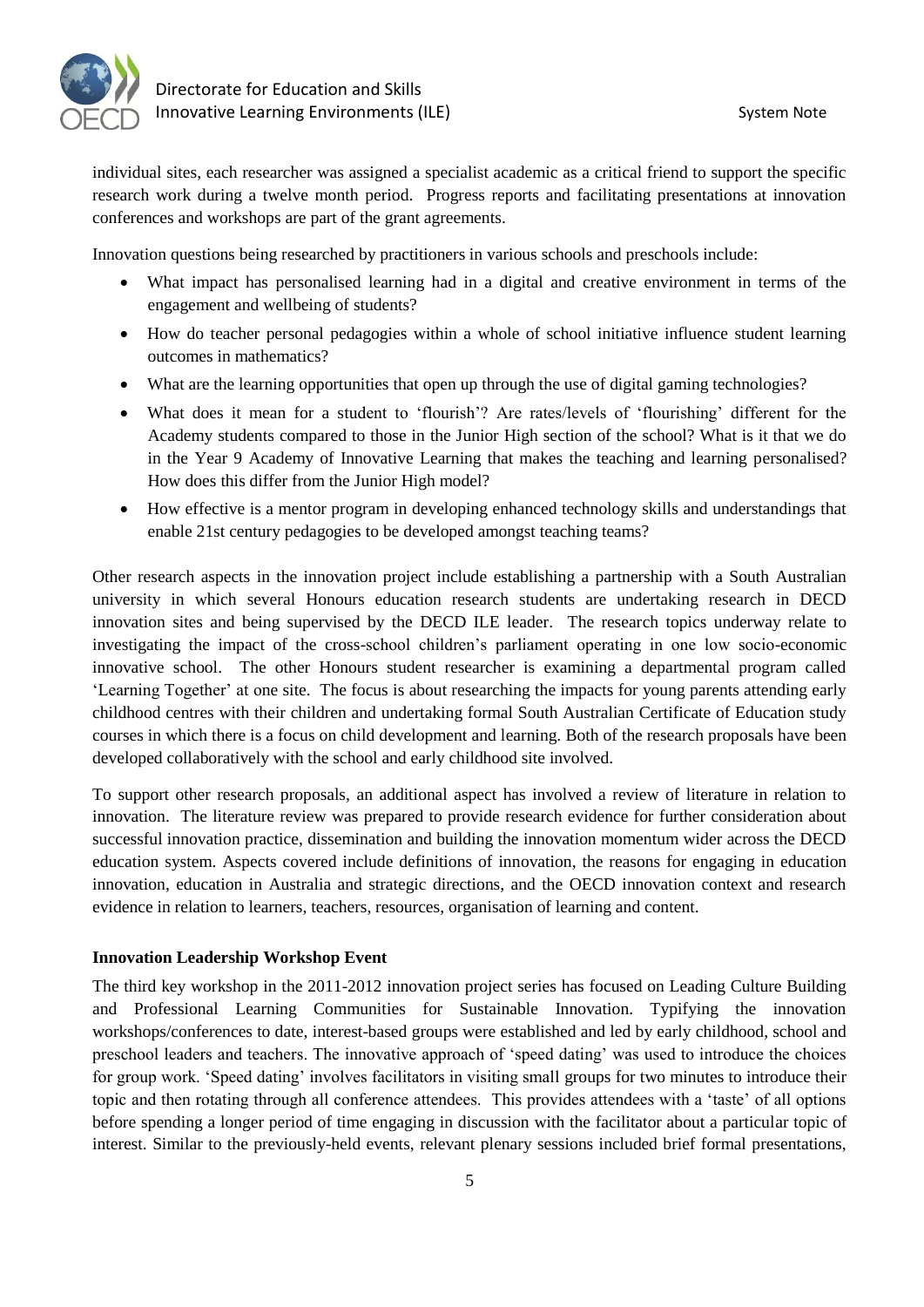

# Directorate for Education and Skills Innovative Learning Environments (ILE) System Note

short provocations, and panels with questions. Also reflecting other innovation workshops was the focus on technology (previously including Twitter and videoconference for remote location access). The current innovation leadership and communities of practice event included school/preschool video clips for the small group sessions and filming of attendee feedback interviews from group work. Student film crews attending are creating a multimedia presentation about the event for the DECD innovation website.

One part of the day's program also involved a workshop considering innovation achievements and future directions for the Department, including systems up scaling.

# **Biennial Forum**

DECD is a significant contributor to the third national Biennial Education Forum overseen by The Standing Council on School Education and Early Childhood (SCSEEC). The national forum is an initiative under the Melbourne Declaration on Educational Goals for Young Australians which showcases innovation, excellence, equity and best practice in schooling across the country. The Forum includes synchronous meetings in each capital city and online keynote speeches, panel sessions and presentations of innovative practice and teacher interviews. Online (web-based) access maximises participation and engagement of schools, teachers and parents, with Twitter promoting two-way involvement. International presentations and keynotes from Australian state and territory Chief Executives and Directors-General, are the focus in the areas of Curriculum and Assessment, Learners and the Learning Environment and Teacher Quality and Leadership. Several of the DECD innovative schools feature among the fifteen most innovative practices and programs selected for the national event, with pre-recorded video clips inserted into the overall keynote presentations.

At the linked South Australian Biennial Forum event, as well as accessing the national presentations, there are student-developed video clips and panels. There will also be presentations from South Australian innovative schools and projects, in addition to accessing the national program and participating in the interactive discussions using Twitter.

#### **Valerie Hannon up scaling Innovation and Road mapping Sessions**

A key strategy for DECD in up scaling innovation across the education system involves a specially-convened two day intensive visit from Ms Valerie Hannon (UK Innovations Unit) to South Australia in August 2012. At the Alberta ILE conference in October 2011, Ms Hannon impressed the SA delegation with her address - 'Designing Innovative Systems: Is Moving to Scale Our Challenge?"

In South Australia, Ms Hannon will provide a series of keynotes and workshops for various department, wider government leadership groups and professional bodies. The purpose of the meetings/workshop will be to support DEC work in up scaling, particular given the wider child development and integrated services context. Key session are meetings with the senior leadership team of DECD, state office and school/preschool meetings and workshops examining South Australia's current situation, reasons for innovation, creating a culture which is supportive of constructive innovation and moving forward toward more systemic innovation while also continuing with school improvement approaches. A half day workshop regarding systems up scaling and developing a roadmap for innovation will occur.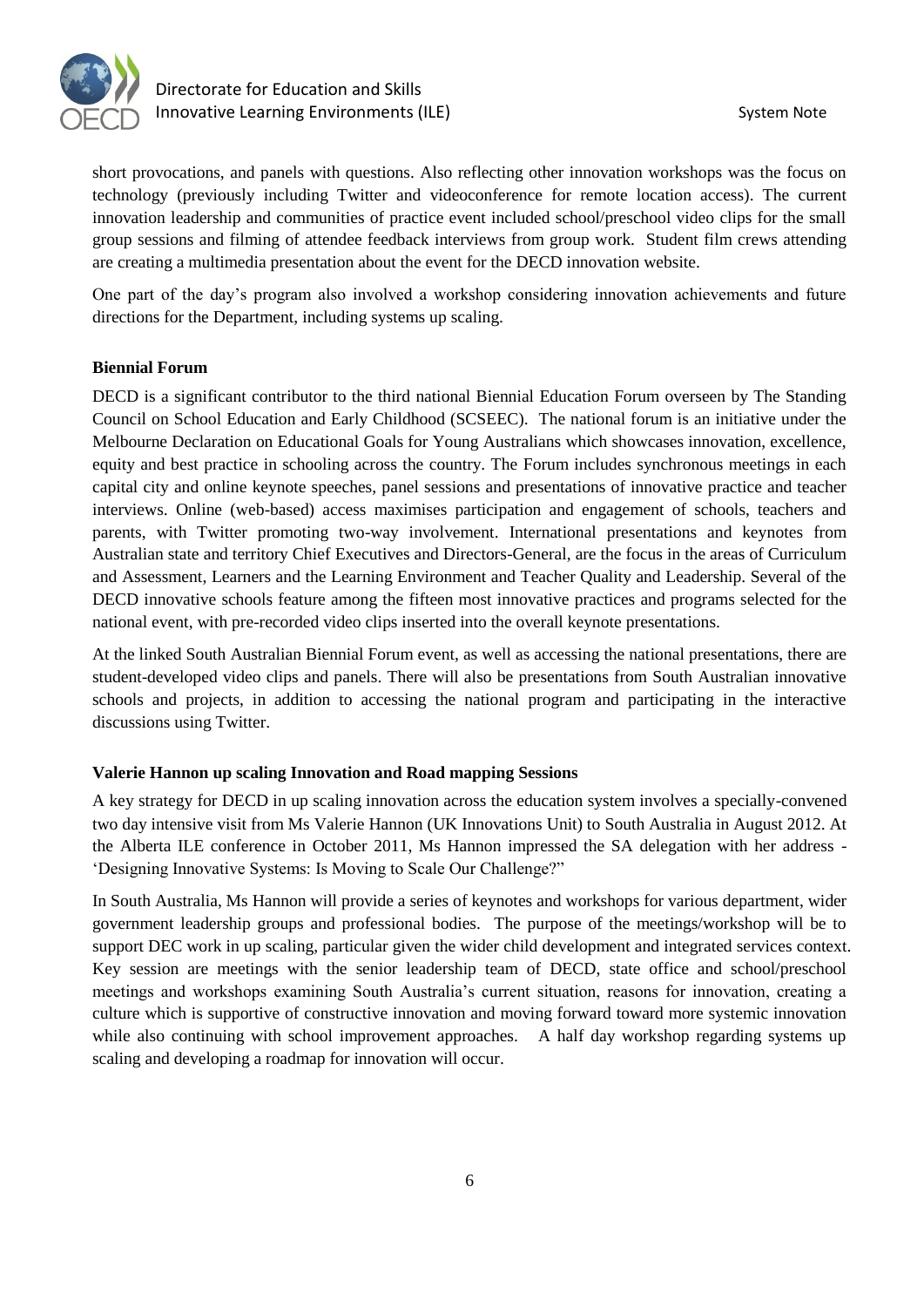

 Directorate for Education and Skills Innovative Learning Environments (ILE) System Note

#### **October 26 Research Conference**

Building on research and assessment in relation to innovation, the October conference provides opportunities for participating in keynotes and workshops from the highly-acclaimed Dylan Wiliam, while also engaging in discussions with practitioner researchers and other academics about the topic of innovation.

The conference focus topic is: *Innovation and Learning from Research: Turning Schooling on its Head and Moving into the Future with Learners at the Centre.* 

Dylan Wiliam – internationally renowned for in-depth research into formative assessment as a key to innovation.

#### **Flinders University Educational Futures conference**

The final significant innovation event for 2012 has involved the DECD innovation team in working cooperatively with the Flinders University Educational Futures Research Institute (FEFRI) (an independent research body carrying out evidence-based for future educational action). DECD will facilitate a key session within the conference program in relation to practitioner research regarding innovation.

The DECD seminar topic is: Building the research culture: Practitioner-led research in innovative DECD schools and preschools. The seminar is related to the Organisation for Economic Cooperation and Development's Innovative Learning Environment (ILE) project, and DECD's 2011-2012 work in sharing and disseminating innovation across South Australian education. The particular seminar focus is about the practitioner research grants and the progress of the innovative research. The session will involve practitioner researchers in presenting and exploring issues relevant to researching innovative practices in topics such as the impact of reconceptualised learning environments, personalised learning, co-constructed curricula, technology mentors for teachers, and documentation of children's learning stories. Honours research students will also present their work.

#### **4. Context**

South Australia is one of the six states and two internal territories which comprise the Australian educational context. Each state and territory includes government, catholic and independent schools and also early childhood services. While the Australian Government has a role in education across the nation and for all sectors, the South Australian Department for Education and Child Development has primary responsibility for its 180,000 children and students. Learning and care happens within about 1000 early childhood centres, preschools, primary and secondary schools and also special schools and area schools.

The recently-restructured Department includes early childhood development and wellbeing as well as public education, with some services previously linked to the Families SA and Health sectors now being included. The Department's revitalised vision is that children and young people are at the centre of everything we do. A key focus is supporting families when children are young, and when problems first arise, with a particular emphasis on those who are most at risk of leaving school early or becoming disengaged. Through forging partnerships with families, the Australian Government, community sector and local government and integrating services, the goal is that every child leaves school with strong skills, a positive outlook and achieves their potential to lead rich, fulfilling and productive lives. Site leaders and their governing boards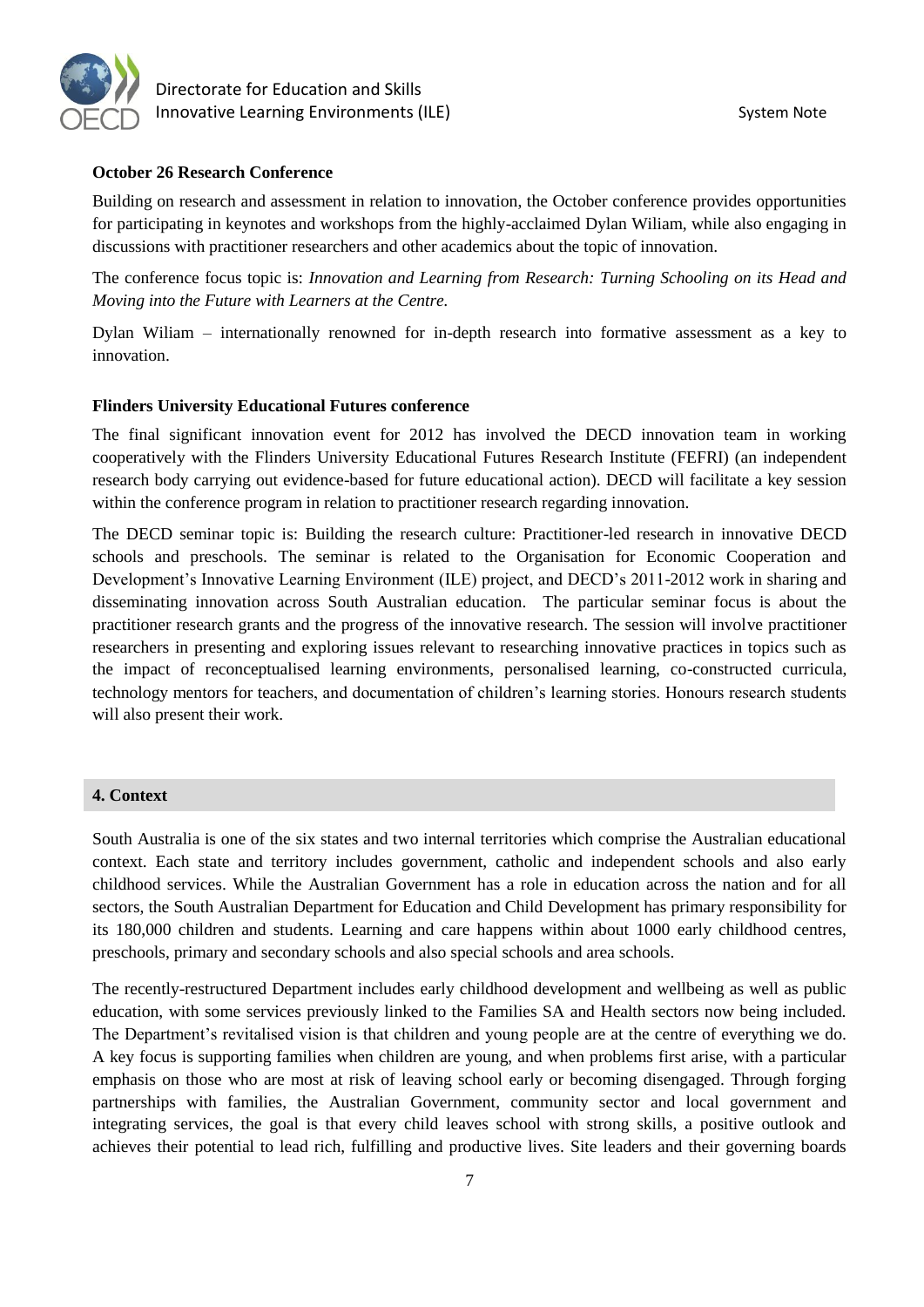

and communities also have some degree of autonomy. Innovative educational approaches have been developed to meet the increasingly diverse range of student needs and to build success and create pathways to a broader range of employment and future lifestyle options.

#### **Historical background**

During the 1970s and 1980s, South Australian education was widely-recognised for its innovative approaches in relation to social justice, child-centred learning, open-space classrooms, building partnerships with industry and middle schooling. In the past decade, the Learning to Learn project focused on constructivist learning models and building teacher skills generally to support deep learning and student engagement. The follow-up intensive program, Teaching for Effective Learning (TfEL) (involving about half of the state's public schools) has been highly-acclaimed, both nationally and internationally. Steeped in research, the key elements of the framework are Learning for Effective Teaching, Create Safe Conditions for Rigorous Learning, Develop Expert Learners and Personalise and Connect Learning. Since the late 1990s, South Australia has led the Australian nation in its focus on early childhood as the most significant period in setting all children up for success in all aspects of their lives.

Additionally, in the past decade, the South Australian government's 'joined up services' and social action work has resulted in the establishment of ground-breaking programs to meet the needs of those who are most disengaged from education and at risk of leaving school. For example, Innovative Community Action Networks (ICAN) bring together young people, families, schools, community groups, businesses and different levels of government to take action, build joined up solutions and re-engage 6-19 year old individuals and establish a pathway to employment, further education or community participation.

The Department's strategic plan is important in driving innovation across the department through its focus on innovation in terms of Excellence in Education and Care and Building a Successful and Sustainable Organisation. Specifically, the DECD Strategic Directions 2012-2016 are focused on:

- developing a culture supporting innovation, creativity and diverse education and care approaches;
- transforming the learning environment to make best use of emerging technology, building student capabilities and unlocking student potential;
- building a sustainable organisation through nurturing an innovative and adaptive culture to address new challenges and work across boundaries.

#### **5. Resources**

The innovation work within the Policy and Communications section of DECD has only a few staff. Additional resourcing is achieved through coordinating with other sections of the department, building networks and linking into national opportunities and funding when available.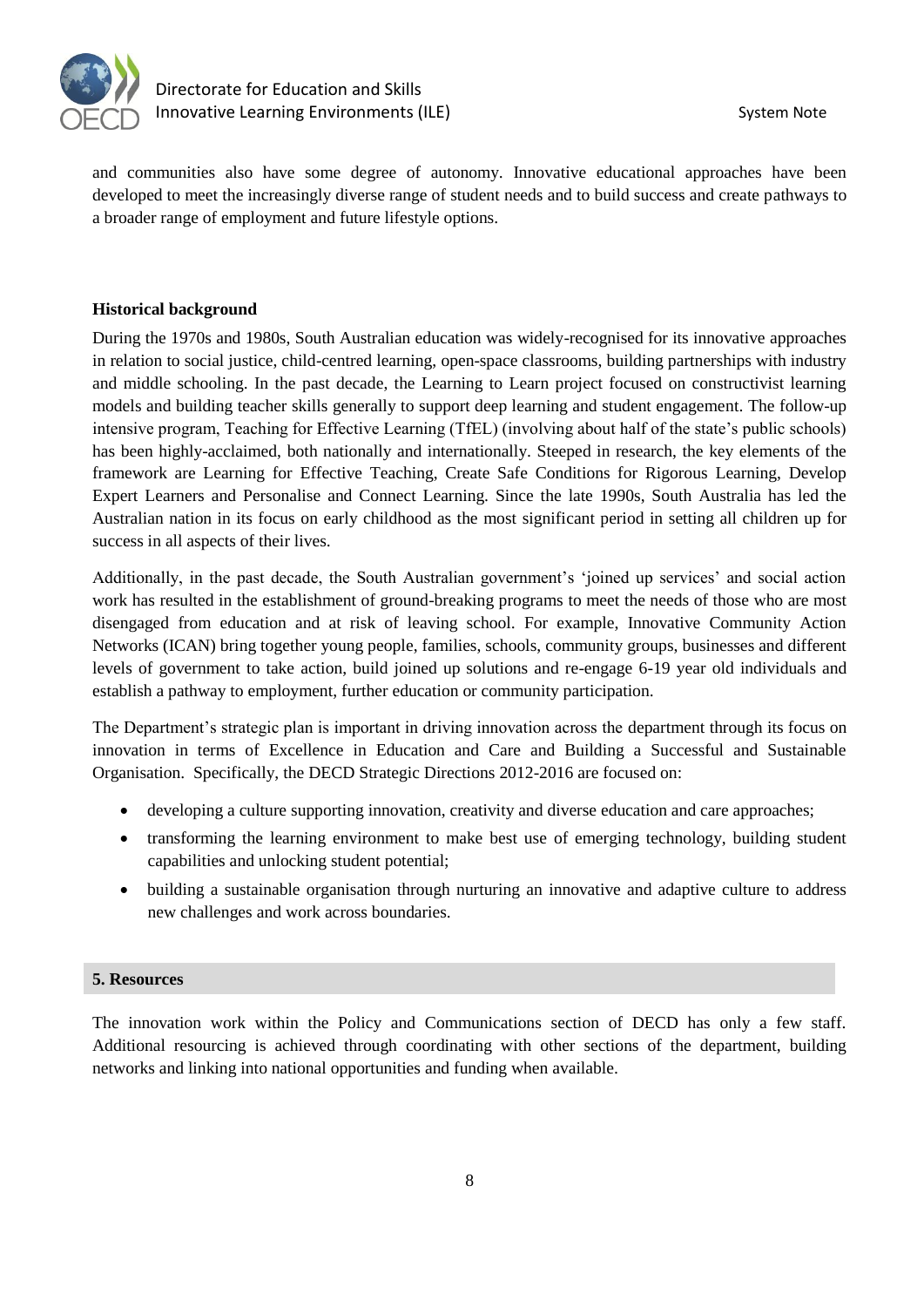

# **6. Development over Time**

Various DECD projects and programs such as TfEL and ICANs, as previously outlined, are part of the overall context for innovation over time.

Additionally from about 2003, DECD has been exploring innovation building design for education. At that time, the Australian Science and Mathematics School (ASMS) was co-located at Flinders University and the new buildings were designed specifically to support world class quality pedagogy appropriate to senior science and mathematics education, while also increasing student interest in science, technology, engineering and mathematics careers.

Building redesign and improving education and other outcomes for low socio-economic students has been a focus in recent years and several education and childcare facilities have been closed with community support. New multi-age, integrated services and technology-rich facilities have been built including Birth to year 12, Birth to year 7 and Years 8 to 12.

A key development was that in late 2010, the invitation from the OECD for DECD to join the Innovative Learning Environment project provided a significant impetus to recognise the achievements of individual sites. During 2011, the innovations project achieved the following:

Seven sites successfully supported in their OECD submissions, with detailed case study research undertaken in regard to the Australian Science and Mathematics School;

March and November conferences/workshops receiving very positive feedback, with 100 attendees from a wide range of backgrounds and locations coming together for the November event;

- Innovations Website re-established, upgraded and with sites submitting their innovations;
- Innovative schools meeting regularly and involved in site visits;
- Innovation newsletters produced quarterly and widely disseminated;
- Overseas presentations and conferences occurring, including a funded invitation for principals/DECD innovation coordinator to visit Ohio, USA and five DECD officers/principals attending the Alberta ILE conference in October 2011;
- Networking and building of innovation awareness occurring in state office, with officers included in innovation site visits and involved in innovation conferences;
- Stronger links established with innovation teams in other Australian states.

# **7. Evidence of effectiveness and efficiency**

Considering achievements to date, the specific DECD Innovation Journey 2012 Building the Momentum initiatives to reculture for innovation across early childhood, preschools and schools (and more widely throughout the Department) is still at a relatively early stage. Quantitative and qualitative data is being collected as various events are conducted to gauge the more immediate impact. Some indicators of early success in relation to various innovation events are as follows: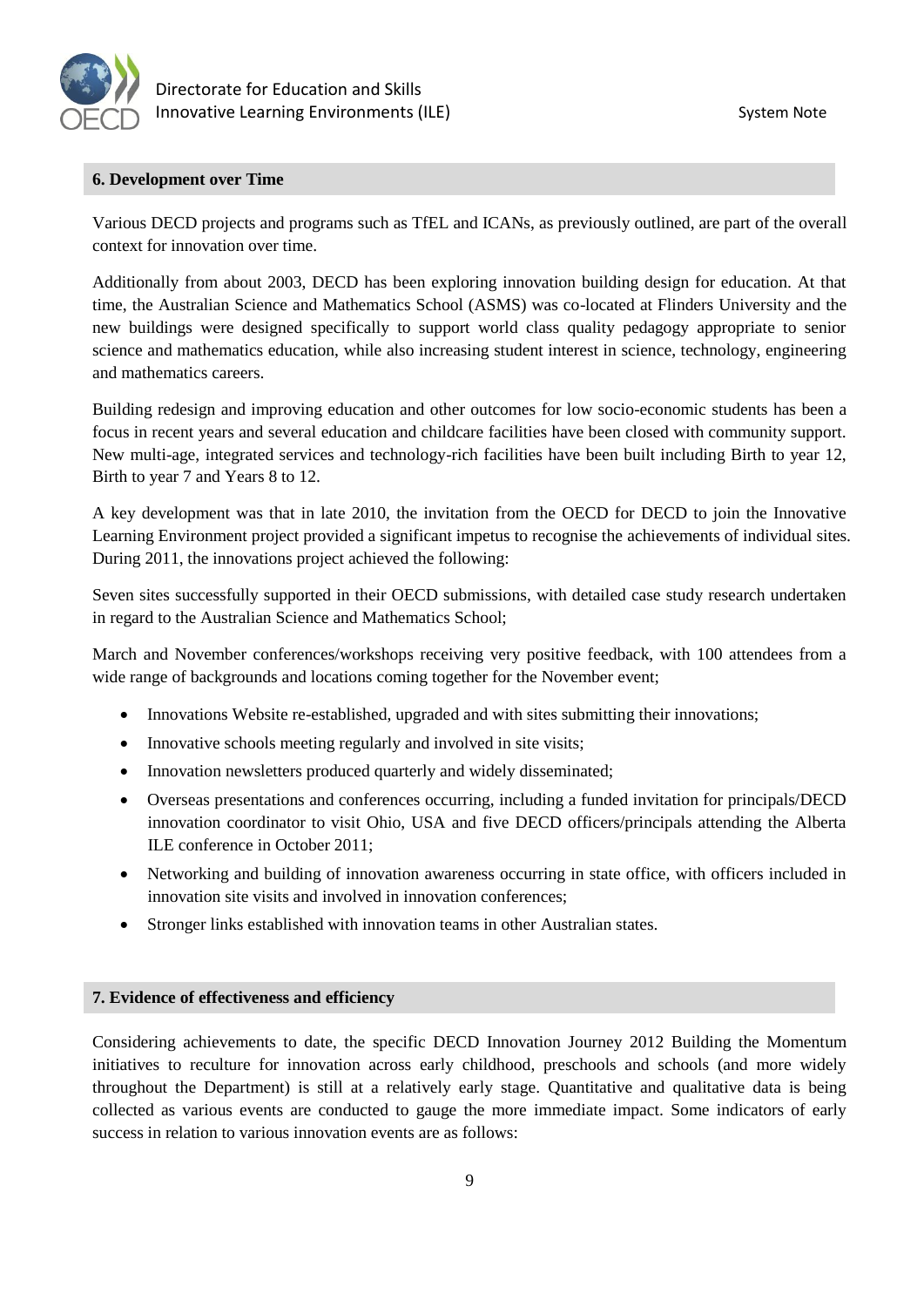

# **Practitioner Research Grants:**

Multiple attendees came to the workshop training session from individual sites, and then completed and finalised research proposals. Highly positive feedback was received regarding the training process including over 90%-100% agreement regarding the usefulness of the plenary session introducing research approaches and collaborative group work, and satisfaction with the individual support received in writing the research proposal. There was also 100% intention to share workshop information and issues arising with school colleagues and with other relevant organisations. Specific comments included:

'As a novice to research, I am returning to school with new directions and possibilities, with a clear and powerful framework with which to work'

'We appreciate this opportunity to participate…. The opportunity to be involved with supportive, professional mentors also sounds great'

'Very helpful. Appreciated the different perspectives shared by the professionals'.

#### **Innovation Community of Practice:**

Increasing numbers of educators are becoming involved in the community of practice quarterly discussion meetings and school/preschool visits. Initial representatives from the seven ILE pre/schools in the OECD project have been increasingly joined by multiple representatives from their own sites and there has been a doubling of sites becoming recognised as significantly innovative and joining the network.

#### **Leadership and Communities of Practice Workshop:**

There were fifty per cent more attendees at the June 2012 conference/workshop (150 people) and they represented a wider range of schools/preschools/state and regional office locations. Written surveys indicated 95-100% positive written response to increased learning about leadership and communities of practice. Comments indicating this include:

'When I arrived I felt I had a pretty strong understanding in this area; this was strengthened. All examples from today relied on the whole community working together, rather than one person along as single problem solver. Building capacity within a school and developing school culture are keys'.

Significantly in relation to building the innovation momentum, 95%-100% indicated presentations of particular interest and also an intention of undertaking various actions following the event. Follow up actions included 'connect to like schools or professional conversations', 'research a number of recommendations by other educators and leaders', 'find examples of innovation that are working...learn from them', 'contact a couple of presenters to find out more detail about their innovations', 'work out how to raise with teachers that they must embrace enabling technologies', and 'articulate innovative programs and communicate that to school community'.

Future Directions for Innovation and Systems Up scaling Workshop Session: There was a reasonably positive response to surveys and discussions about the Departmental culture becoming more innovative and school leaders feeling more supported, especially for schools and preschools which have been involved in significant innovation.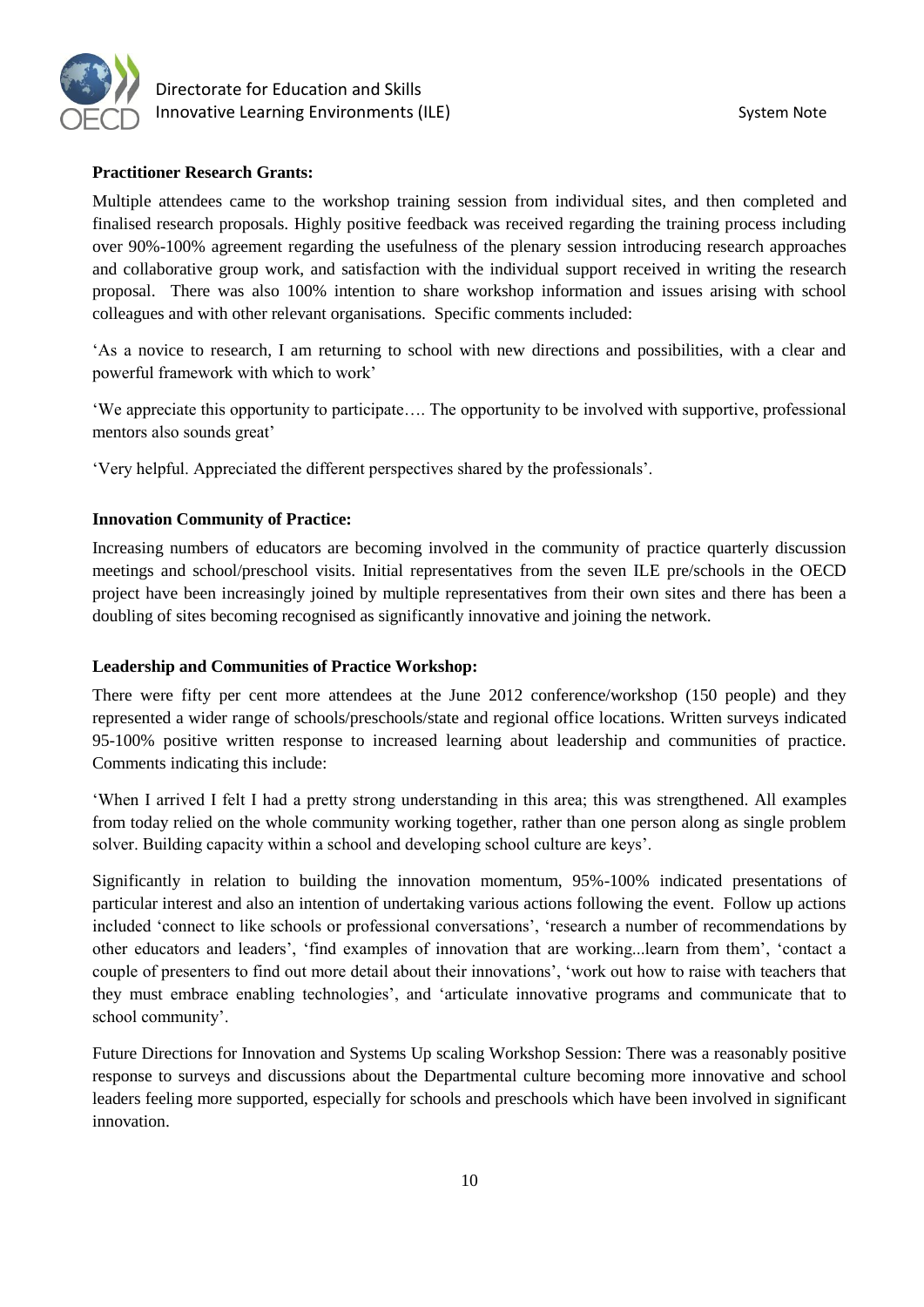

#### **8. Success Factors**

A key success factor at this early stage is the inclusion of innovation on the DECD Strategic Plan 2012-2016 and the visible support of the new Chief Executive in his regular presentations to groups at all levels of the Department and across government. Those closely involved in innovation at the site level for many years have indicated that they are now feeling 'it's OK to be innovative' and there is a 'collective view of innovation', with schools making connections with others and more support occurring through central and regional offices. A key comment is about the organisation's 'increased willingness to take risks'.

The innovation work also builds on some highly acclaimed programs which have been operating for nearly a decade such as TfEL, Learning Together, ICANs, Social Justice and the DECD Improvement and Accountability Framework (DiAF). However the 2011-2012 innovation work to date has been focused on grassroots innovation at an individual site level and recognises the achievement of leaders, teachers, students, parents and community who have 'pushed the boundaries' to ensure the particular needs of children and students can be met.

Through providing some coordination through state office, establishing an innovation Community of Practice, a website, newsletter, conferences and workshops, there have been more opportunities for recognition of individual sites and for discussion and site visits. Research, evaluation and managing the communication process and forging links with other national groups have been key aspects of the ILE Coordinator role. The state office innovation team, although small in number, has been able to establish international links especially with the OECD Innovative Learning Environment project. Through this coordination, teachers and leaders have had the opportunity to present and to attend significant innovation events which may not have been possible in the past.

The future DECD directions for innovation are about bringing together the grassroots individual site approaches and the system directions and developing a roadmap with the new Department focused on integrated services and our vision that 'children and young people are at the centre of everything we do'.

#### **9. Tensions and impediments**

Entrenched models of schooling constrained in single 'box-like' classrooms, disciplinary-focused curriculum silos and standardized testing which potentially disrupt rather than support formative learning, are aspects of challenge for South Australian education, as they are for many other systems. In regard to moving forward, Fullan (2011) cautions an over-emphasis on the wrong drivers. He highlights the learning-instructionassessment nexus; social capital and establishing collaborative cultures to build the profession; pedagogy matching technology through focusing on engagement, entertainment and ease of accessing information, as well as systems synergy.

A key feature of DECD's structures is the mix of locally-managed schools, preschools and children's centres working in partnership with their local communities, combined with the support of regional and state education offices, as well as other key government and non-government agencies. The centrally developed DECD Improvement and Accountability Framework has traditionally supported individual sites and the